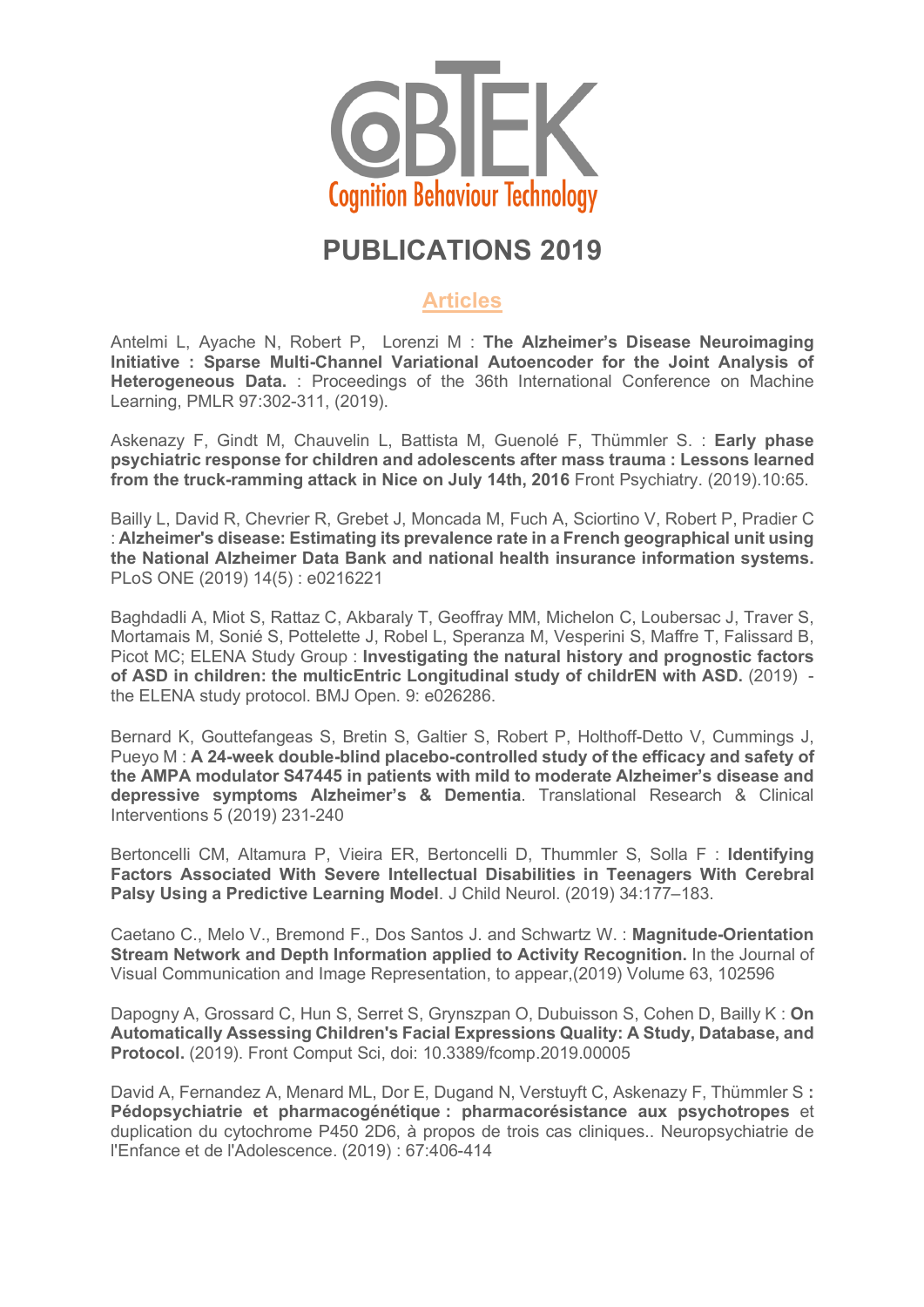

David A, Fernandez A, Menard ML, Dor E, Leali G, Maria F, Fontas E, Askenazy F, Verstuyft C. Thümmler S: Pharmacorésistance aux psychotropes et anomalies **pharmacogénétiques du cytochrome P450 2D6 : vers une médecine personnalisée en pédopsychiatrie, présentation d'un protocole de recherche.** Neuropsychiatrie de l'Enfance et de l'Adolescence. (2019) 67:109-117.

Dellapiazza F, Michelon C, Oreve MJ, Robel L, Schoenberger M, Chatel C, Vesperini S, Maffre T, Schmidt R, Blanc N, Vernhet C, Picot MC, Baghdadli A; ELENA study group : **The Impact of Atypical Sensory Processing on Adaptive Functioning and Maladaptive Behaviors in Autism Spectrum Disorder During Childhood: Results From the ELENA Cohort**. (2019) . J Autism Dev Disord. doi: 10.1007/s10803-019-03970

Epelbaum S, Paquet C,Hugon J, Dumurgier J, Wallon D, Hannequin D, Jonveaux T, Besozzi A, Pouponneau S, Hommet C, Blanc F, Berly L, Julian A, Paccalin M, Pasquier F, Bellet J,Boutoleau-Bretonniere C, Charriau T, Rouaud O.,Madec O, Mouton A, David R., Bekadar S, Fabre R, Liegey E, DeberdtW, Robert P, Dubois B. **How many patients are eligible for disease-modifying treatment in Alzheimer's disease?** A French national observational study over 5 years. BMJ Open (2019); Volume 9, Issue 6

Ettore E., Bakardjian, H. Sole, M. Levy, Nogueira M., Habert M. O., Gabelle A., B. Dubois, P. Robert, David R. :**Relationships between objectives sleep parameters and brain amyloid load in subjects at risk to Alzheimer's disease** (2019). the INSIGHT-preAD Study. Sleep. Volume 42, Issue 9

Fernandez A, Pendaries G, Dor E, Askenazy F, Thümmler S**. : Syndrome malin des neuroleptiques : à propos d'un cas atypique chez un adolescent de 17 ans atteint de trouble bipolaire de type 1 avec présentation catatonique.** Encéphale*.* (2019) doi: 10.1016/j.encep.2019.08.001

Gindt M, Thümmler S, Soubelet A, Guénolé F, Battista M, Askenazy F. : **"14-7" Program: a longitudinal follow-up study of the paediatric population and their families exposed to the terrorist attack of Nice on July 14th, 2016**. Front Psychiatry. (2019) doi: 10.3389/fpsyt.2019.00629.

Gros A., Plonka, Mouton A., Manera V. : **Primary Progressive Aphasia: Diagnosis and Contribution of Graphic Markers.** Arch Neurol & Neurosci.. (2019) Volume 6, Issue 2.

Gros A., Plonka A., & Manera V. **Graphic Markers: towards an early diagnosis of primary progressive aphasia.** (2019). P1-285 :. Alzheimer's & Dementia, Volume15, P351-P352 Issue7S, Part7

Grossard C, Hun S, Dapogny A, Juillet E, Hamel F, Jean-Marie H, Bourgeois J, Pellerin H, Foulon P, Serret S, Grynszpan O, Bailly K, Cohen D **: Teaching Facial Expression Production in Autism: The Serious Game JEMImE**. C (2019) Creative Education. 10 (11) :2347-2366.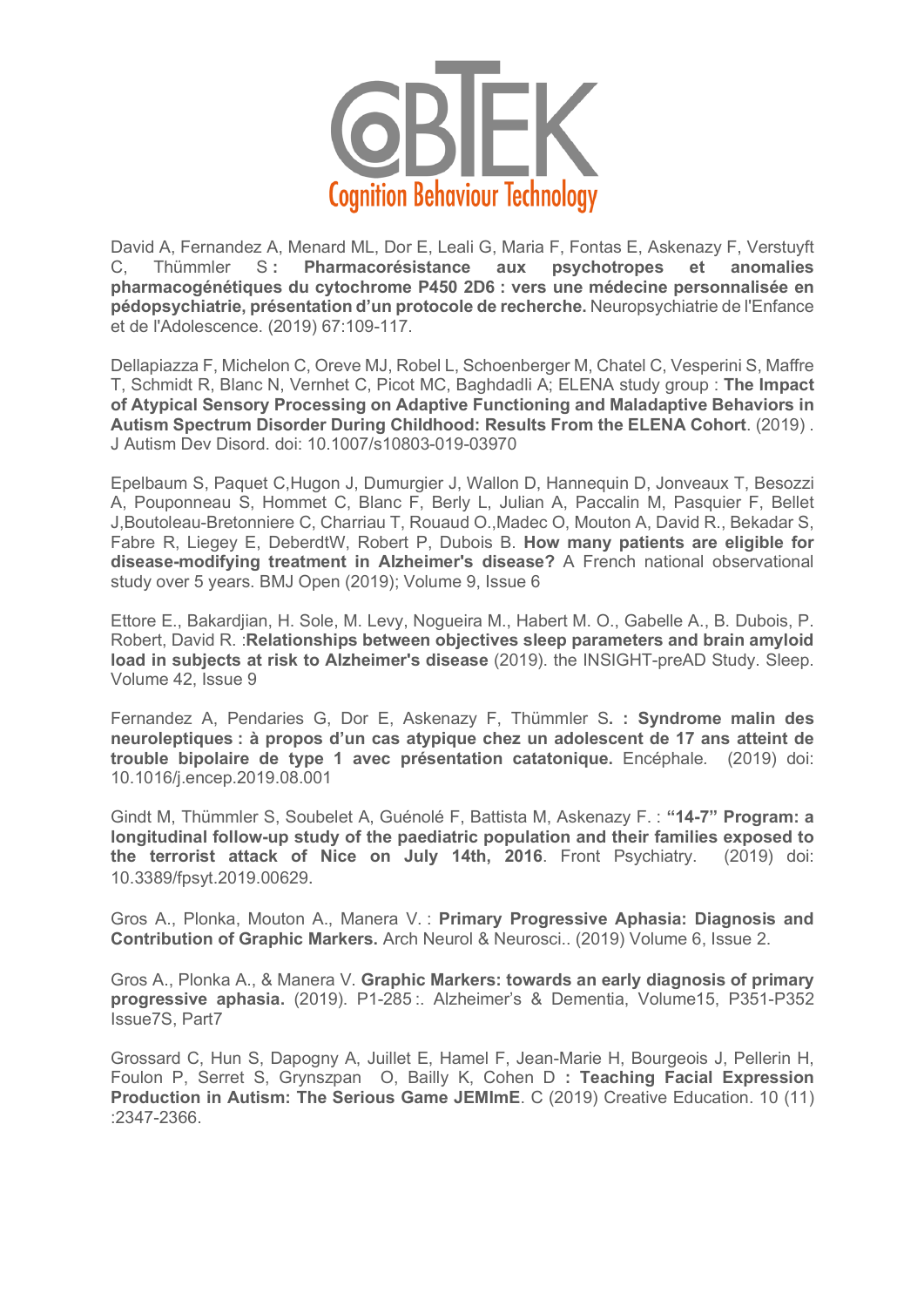

Happy SL, Dantcheva A. and Bremond F.. **A Weakly Supervised Learning Technique for Classifying Facial Expressions**. in the Pattern Recognition Letters, PATREC\_2018\_61\_R1, (2019).

Kenigsberg P-A, Aquino J-P and Berard A, Bremond F, Charras K, Dening T, Droës R-M, Gzil F, Hicks B, Innes A, NguyenS-M, Nygard L, Pino M, Sacco G, Salmon E, van der Roest H, Villet H, Villez M, Robert P, Manéra V: **Assistive Technologies to Address Capabilities of People with Dementia.**. From Research to Practice. Dementia (2019), Vol. 18(4) 1568–1595.

König A., Guerchouche R., Manera V., Linz N., Philippe R., & Zeghari R. :**Remote cognitive testing and monitoring of patients in rural areas by telemedicine and AI-empowered automatic speech and image analysis**. (2019). Alzheimer's & Dementia: The Journal of the Alzheimer's Association, 15(7), P.1600.

König A, Linz N, Zeghari R, Klinge X, Tröger J, Alexandersson J, Robert P **Detecting Apathy in Older Adults with Cognitive Disorders using Automatic Speech Analysis.** (2019). Journal of Alzheimer's disease, 69 (4).

Manera V., Fabre R., Stella F., Loureiro J. C., Aguera Ortiz, L., Lopez-Alvarez, J., . . . Robert P. **A survey on the prevalence of apathy in elderly people referred to specialized memory centers** (2019).. Int J Geriatr Psychiatry. 2019 . 1-9

Manera V., Zeghari R., & Antelmi L. : **Prevalence of lack of interest and anhedonia in the general population of the UK Biobank. Alzheimer's & Dementia** . (2019). The Journal of the Alzheimer's Association, 15(7), P816-P817

Manera, V., Abrahams, S., Aguera-Ortiz, L., Bremond, F., David, R., Fairchild, K., A. Gros, C. Hanon, M. Husain, A. Konig, P. LLockwood, M. Pino, R. Radakovic, G. Robert, A. Slachevsky, F. Stella, A. Tribouillard, P. D. Trimarchi, F. Verhey, J. Yesavage, R Zeghari, P. Robert : **Recommendations for the Nonpharmacological Treatment of Apathy in Brain Disorders**. (2019). Am J Geriatr Psychiatry. doi:10.1016/j.jagp.2019.07.014 ISSN: 1545-7214

Maggio C, Soubelet A, Faure S, Fort I **: The relationships between perceived control and episodic memory in adulthood aggio**. Neuropsychol Dev Cogn B Aging Neuropsychol Cogn. (2019) Volume 26: Issue 2 p 222-243.

Menard ML, Thümmler S, Giannitelli M, Cruzel C, Bonnot O, Cohen D, Askenazy F, ETAPE Study Group Eur **Incidence of adverse events in antipsychotic-naïve children and adolescents treated with antipsychotic drugs: results of a multicentre naturalistic study (ETAPE).** Neuropsychopharm. (2019).10.006

Mouton A., Blanc F., Gros A., Manera V., Fabre R., Sauleau E., Gomez-Luporsi I., Tifratene K., Friedman L., Thümmler S., Pradier C., Robert P., David R. : **Sex ratio in dementia with Lewy bodies balanced between Alzheimer's disease and Parkinson's disease dementia: a cross-sectional study**. (2018).. Alzheimer Research Therapy, 10, 92. IF: 6.14.

Nader CA, Ayache N, Robert P, Lorenzi M. : **Monotonic Gaussian Process for spatiotemporal disease progression modeling in brain imaging data.** Neuroimage. (2019)- 15 January 2020. Volume 205,116266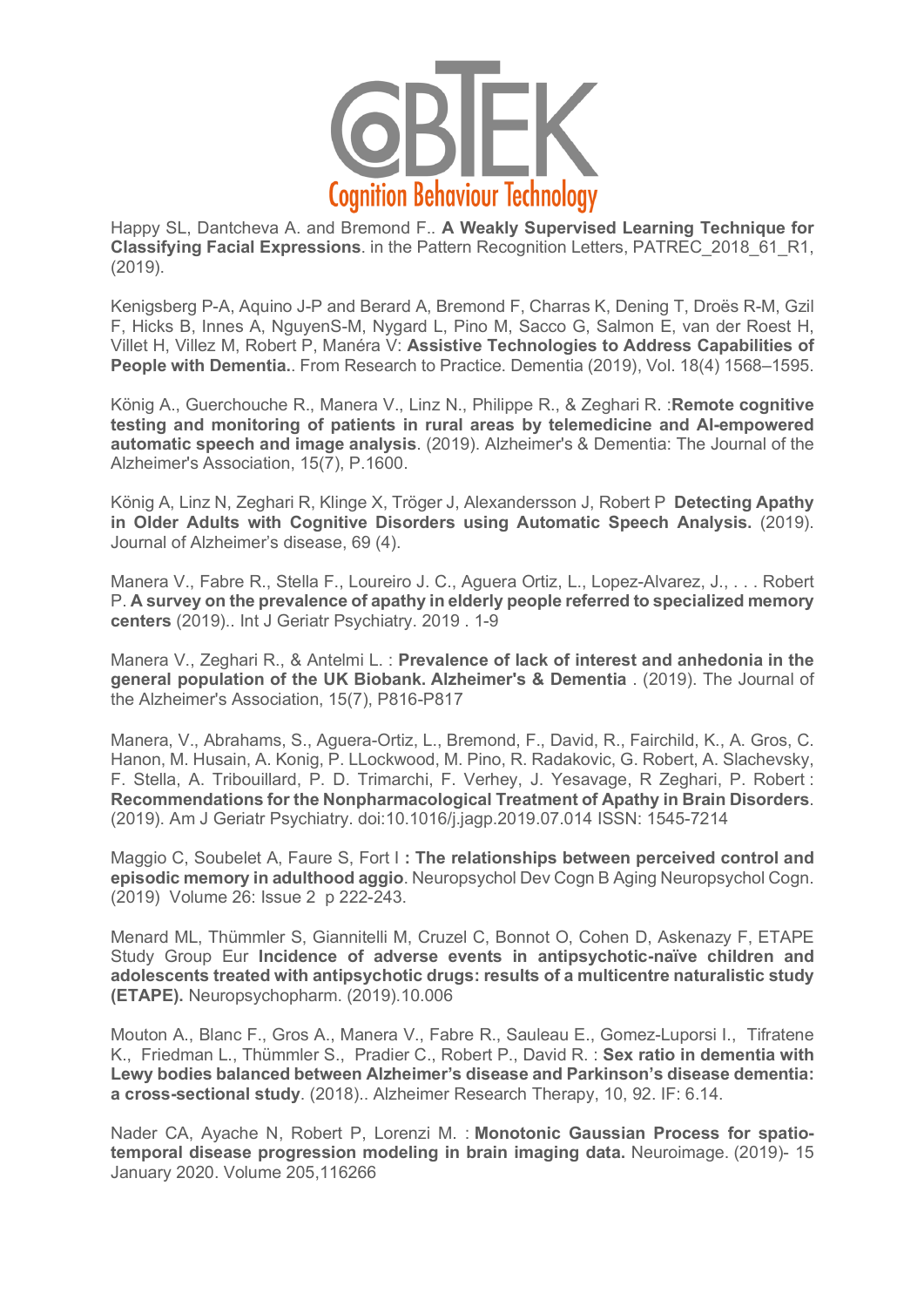

Negin F, Bremond F: **An Unsupervised Framework for Online Spatiotemporal Detection of Activities of Daily Living by Hierarchical Activity Models.**., in Sensors 2019, 19, 1-27, doi:10.3390/s19194237; (2019).

Parrotta I, Maltais M, Rolland Y, Spampinato DA, Robert P, de Souto Barreto P, Vellas B; MAPT/DSA group : **The association between apathy and frailty in older adults**: **a new investigation using data from the Mapt study**.**.** Aging Ment Health**.** (2019) Aug 14:1-5. doi: 10.1080/13607863.2019.1650890

Rattaz C, Munir K, Michelon C, Picot MC, Baghdadli A, S Serret, ELENA study group : **School Inclusion in Children and Adolescents with Autism Spectrum Disorders in France: Report from the ELENA French Cohort Study** (2019). J Autism Dev Disord. doi.org/10.1007/s10803-019-04273-w

Sacco G., Ben-Sadoun G., Bourgeois J., Fabre R., Manera V., & Robert P. : **Comparison between a Paper-Pencil Version and Computerized Version for the Realization of a Neuropsychological Test: The Example of the Trail Making Test**. (2019). J Alzheimers Dis. vol. 68, no. 4, pp. 1657-1666, 2019

Sivera R., Capet, N., Manera, V., Fabre, R., Lorenzi, M., Delingette, H., Pennec, X., Ayache, N., Robert, P. : **Voxel based assessments of treatment effects on longitudinal brain changes in the MAPT cohor**t . Neurobiology of Aging. (in press) IF: 4.40**.**

Tröger J, Linz N, König A, Robert P, Alexandersson J, Peter J, Kray J : **Exploitation vs. Exploration—Computational Temporal and Semantic Analysis Explains Semantic Verbal Fluency Impairment in Alzheimer's Disease**. (2019) Neuropsychologia, 131:53-61.

Zeghari R., Robert P., Manera V., Lorenzi M., & König A. : **Towards a multidimensional assessment of apathy in neurocognitive disorders alzheimer's & dementia.** (2019). The Journal of the Alzheimer's Association, 15(7), P. 569**.**

Zillekens I.C., Brandi, M.L., Lahnakoski, J.M., Koul, A., Manera, V., Becchio, C., Schilbach, L. : **Increased functional coupling of the left amygdala and medial prefrontal cortex during the perception of communicative point-light stimuli** (2019). Social Cognitive and Affective Neuroscience, 4;14(1):97-107.

## **Chapitres de livre**

Benoit M., Louchart de la Chapelle S., Robert P., David R. : **Apathie: clinique et évaluation** : Psychiatrie de la personne Agée 2ème ed. 2019 Chap. 34 p.356 à 361

Benoit M., Pancrazi MP., David R, Clement JP. : **Réhabilitation cognitive et psychosociale, rééducations, stimulations et autres thérapies non médicamenteuses** : Psychiatrie de la personne Agée 2ème ed. 2019 Chap. 42 p.461 à 470

Calvet B., Benoit M., David R., Robert P., Clement JP. : **Pathologies démentielles (ou troubles neurocognitifs majeurs)** :Psychiatrie de la personne Agée 2ème ed. 2019 Chap. 16 p.164 à 176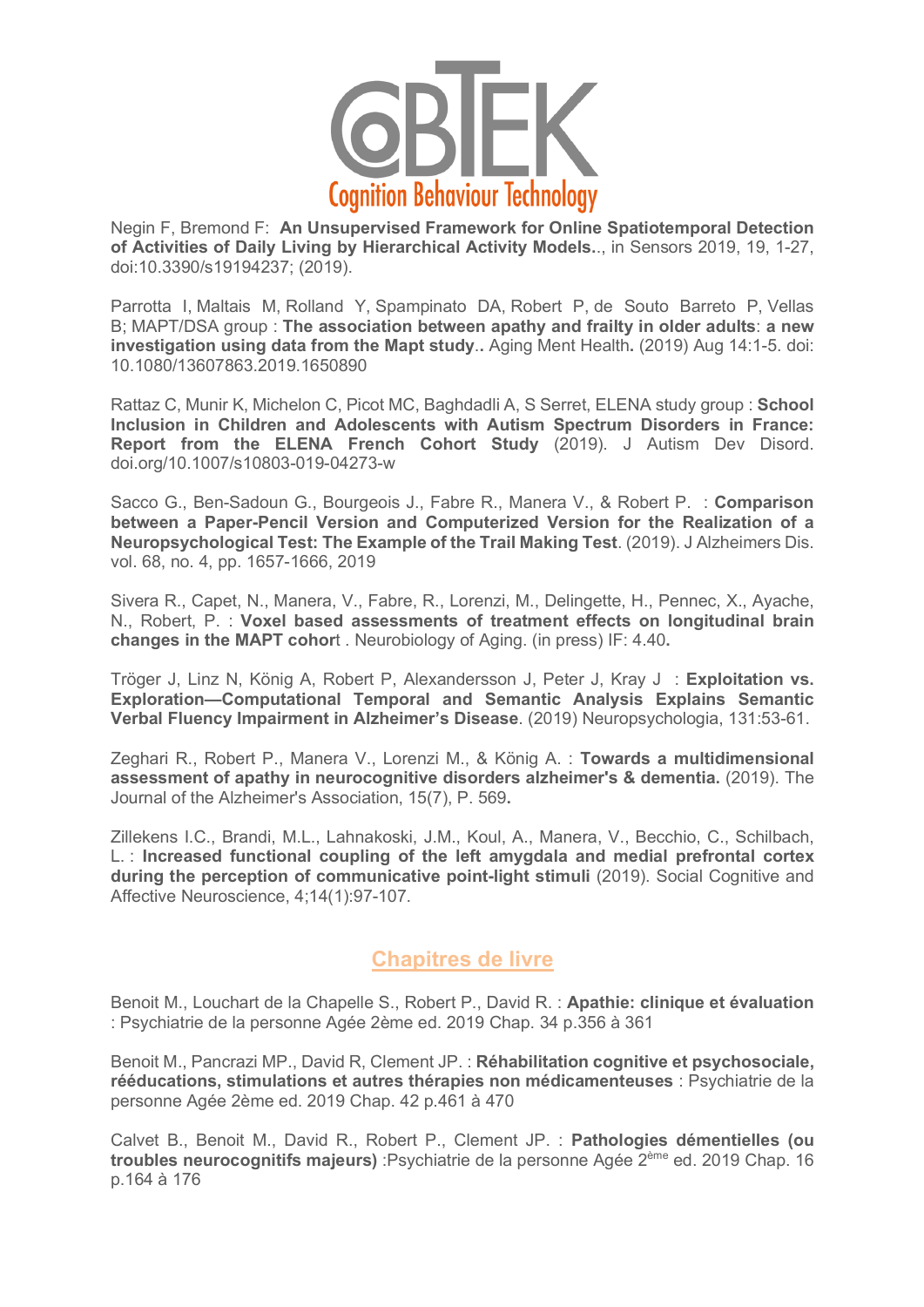

David R., Gros A., Calvet B., Clement JP : **Symptomes psychologiques et comportementaux dans les troubles neurocognitifs majeurs** : Psychiatrie de la personne Agée 2ème ed. 2019 Chap. 18 p.196 à 200

Hazif-Thomas C., Thomas P., Benoit M., Clement JP. : **Démotivation, troubles de la conation et hypofrontalité** : Psychiatrie de la personne Agée 2ème ed. 2019 Chap. 33 p.346 à 353

Lavigne B., Lepetit Alexis, Clement JP., Robert P, Camus V;: **Formation et recherche**  Psychiatrie de la personne Agée 2ème ed. 2019 Chap. 56 p.643 à 646

## **Communications orales, conférences et posters**

S. Das, A. Chaudhary, F. Bremond and M. Thonnat. **Where to Focus on for Human Action Recognition?** In Proceedings of the IEEE Winter Conference on Applications of Computer Vision, WACV 2019, January 7-11,2019, Waikoloa Village, Hawaii.

S. Das, M. Thonnat, K. Sakhalkar, M. Koperski, F. Bremond and G. Francesca. **A New Hybrid Architecture for Human Activity Recognition from RGB-D videos**. In Proceedings of the 25th International Conference on MultiMedia Modeling, MMM 2019, January 8-11 2019, in Thessaloniki, Greece.

P. Robert, A. Konig, A. Gros,G. Leloup, J.Brousse, C. Albrengues, L. Antelmi, R. Zeghari, R. David : **Semaine du Cerveau 2019** du 08 au 19 mars 2019 Nice, France.

SL. Happy, A. Dantcheva, A. Das, R. Zeghari, P. Robert and F. Bremond. **Characterizing the state of apathy with facial expression and motion analysis.** In Proceedings of the 14th IEEE International Conference on Automatic Face and Gesture Recognition, FG'19, May 14- 18, 2019, Lille, France**.**

Kathleen C. Fraser, Nicklas Linz, Bai Li, Kristina Lundholm Fors, Frank Rudzicz, Alexandra Konig, Jan Alexandersson, Philippe Robert, Dimitrios Kokkinakis (2019) **Multilingual prediction of Alzheimer's disease through domain adaptation and concept-based language modelling** . Proceedings of the Annual Conference of the North American Chapter of the Association for Computational Linguistics (HLT-NAACL-2019). June 3 rd 2019 Minneapolis, USA.

Kathleen C. Fraser, Nicklas Linz, Hali Lindsay, Alexandra König (2019) **The importance of sharing patient-generated clinical speech and language data**. Proceedings of the Sixth Workshop on Computational Linguistics and Clinical Psychology: Reconciling Outcomes (CL Psych-2019). June 6th 2019 Minneapolis, USA.

A.Konig, V. Narayan, P. Aalten, I. Ramakers, N. Lintz, J. Tröger, P.Robert, **Novel digitalized Markers for screening and disease Trajectory tracking in clinical trials,** (poster) AAIC 2019 13 juillet 2019 Los Angeles, USA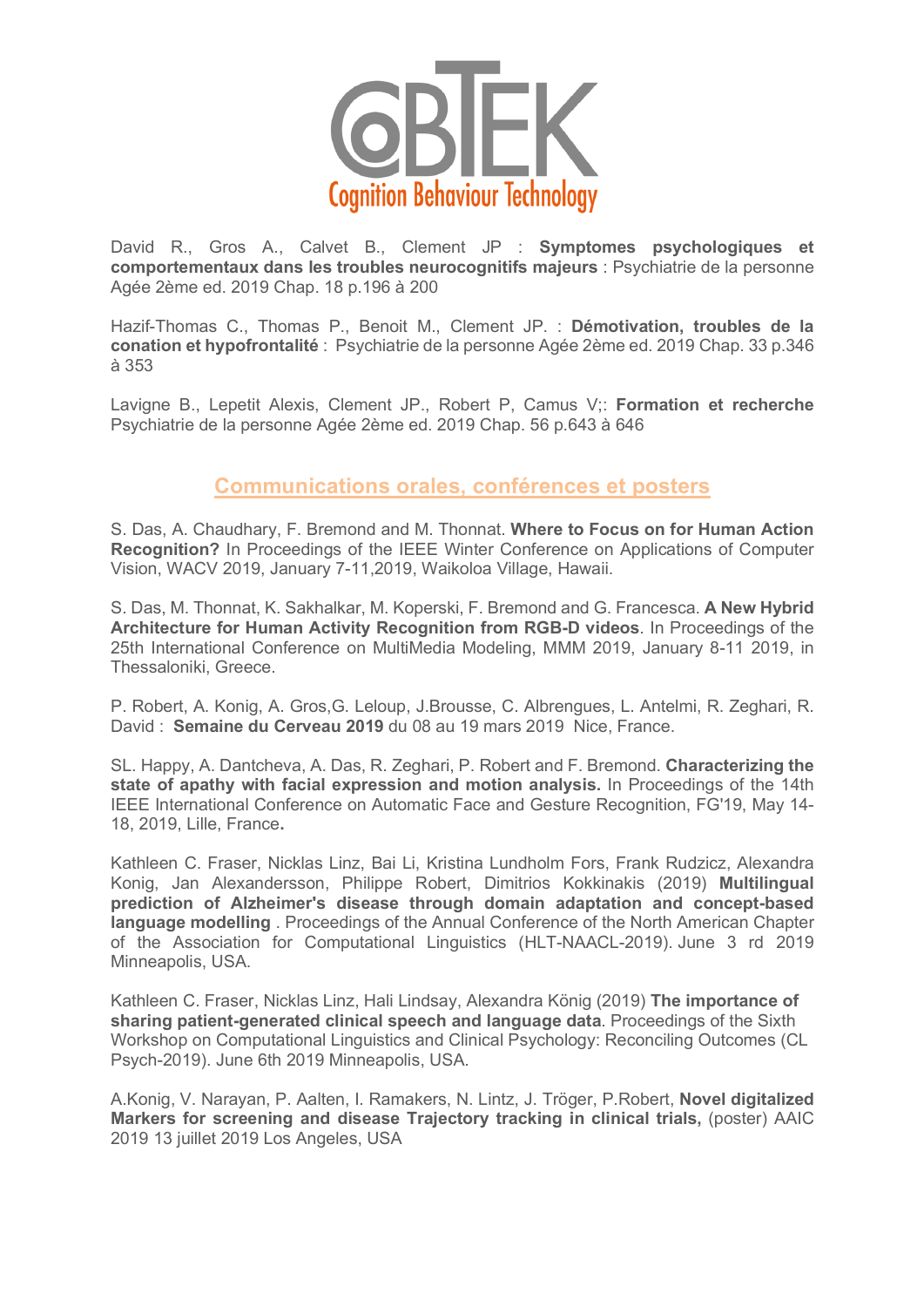

P. Robert, R. Zeghari, V. Manera **Times are changing : assement of apathy using the interest game** (poster) AAIC 2019 13 juillet 2019 Los Angeles, USA.

P.Robert, **How to make a diagnosis of apathy and new technologies to treat it**, 7th Meeting of the Fedration of the European Societies of Neuropsychology (FESN)., 5-7 septembre 2019, Milan, Italie.

R. Dai, L. Minciullo, L. Garattoni, G. Francesca and F. Bremond. **Self-Attention Temporal Convolutional Network for Long-Term Daily Living Activity Detection**. In Proceedings of the 14th IEEE International Conference on Advanced Video and Signal-Based Surveillance, AVSS 2019, 18-21 September 2019, in Taipei, Taiwan.

C. Caetano, J. Sena de Souza, F. Bremond, J. Dos Santos and W. Schwartz. SkeleMotion: **A New Representation of Skeleton Joint Sequences Based on Motion Information for 3D Action Recognition**. In Proceedings of the 14th IEEE International Conference on Advanced Video and Signal-Based Surveillance, AVSS 2019, 18-21 September 2019, in Taipei, Taiwan**.** 

P. Robert, **Times are changing : assement of apathy using the interest game**, NeuroTech Symphony , 19 septembre 2019, Lausanne, Suisse.

König, A., Lindsay, H., Tröger, J, Ramakers, I. **The use of artificial intelligence and automatic speech and image analysis for remote cognitive testing** (Oral presentation) Alzheimer Europe Conference, 2019, 23-25th October, The Hague, Netherlands.

C. Caetano, J. Sena de Souza, F. Bremond, J. Dos Santos and W. Schwartz. **Skeleton Image Representation for 3D Action Recognition based on Tree Structure and Reference Joints**. In Proceedings of the Conference on Graphics, Patterns and Images, SIBGRAPI 2019, 28-31 October 2019,in Rio de Janeiro, Brazil**.**

S. Das, R. Dai, M. Koperski, L. Minciullo, L. Garattoni, F. Bremond and G. Francesca. **Toyota Smarthome: Real-World Activities of Daily Living with supplementary**. In Proceedings of the 17th International Conference on Computer Vision, ICCV 2019, October 27 to November 2, 2019, in Seoul, Korea.

König, A. Linz, N., Tröger, J, Zeghari, R., Ramakers, I Guerchouche, R, Robert, P. **Speech analysis technology for early screening and monitoring of cognition in clinical trials**, DGPPN Congress 2019, The German Association of Psychiatry, Psychotherapy and Psychosomatics, 2019, 27-30 November, Berlin, Germany.

Zeghari R, Linz, N, Tröger, J, Robert, R, König, A. **Detecting apathy in older adults with cognitive disorders using automated speech analysis** (Oral presentation) DGPPN Congress 2019 The German Association of Psychiatry, Psychotherapy and Psychosomatics, 2019, 27-30 November, Berlin, Germany.

König, A. Zeghari, R., Linz, N., Robert, P. **Vers une digitalisation des tests cognitifs dans la pratique clinique grâce à l'aide de l'intelligence artificielle : l'application « ∆elta "** (Oral presentation) Congrès français de psychiatrie (CFP), 2019, 1-5 December, Nice, France.